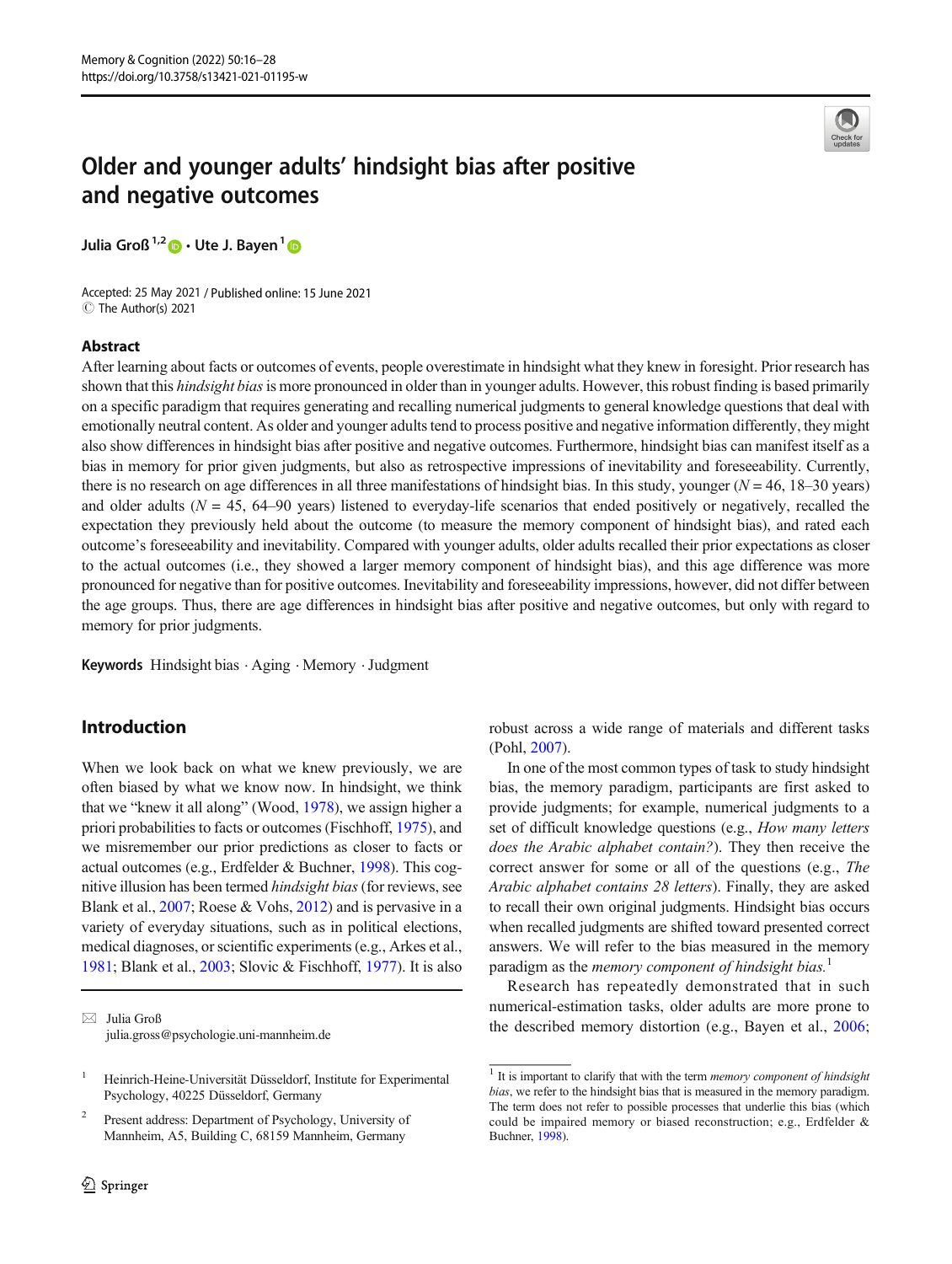Bernstein et al., [2011;](#page-10-0) Coolin et al., [2015](#page-10-0); Groß & Bayen, [2015](#page-11-0)). In a recent meta-analysis, Groß and Pachur ([2019\)](#page-11-0) found that older adults show worse memory for their own original judgments than young adults do, and—as a consequence—must reconstruct their judgments more often. In this reconstruction, older adults are more prone to be biased by the correct answer than younger adults are. This could be due to older adults' worse memory for their own original judgments (e.g., Groß & Bayen, [2015\)](#page-11-0), and/or to their larger difficulties in inhibiting the correct answer in the reconstruction of original judgments (e.g., Coolin et al., [2015\)](#page-10-0).

In this study, we aimed at extending previous findings on age differences in hindsight bias with regard to two important aspects. Our first main aim was to investigate age differences in hindsight bias in a self-relevant domain with positive and negative outcomes. Our second main aim was to expand our understanding of age differences in hindsight bias by investigating manifestations other than memory distortions—namely, retrospective impressions of foreseeability and inevitability. In the following, we will explain in more detail the importance of these two extensions in research on age differences in hindsight bias.

### Hindsight bias for positive and negative outcomes

The finding that older adults are more prone to hindsight bias than younger adults are is based primarily on studies that investigated memory for numerical judgments in general-knowledge tasks (summarized in Groß & Pachur,  $2019$ .<sup>2</sup> However, hindsight bias not only occurs after learning facts and figures that are emotionally neutral, but also after emotionally significant outcomes of personal relevance, such as losing a job, missing a sale, or hearing from an old friend (Blank & Peters, [2010;](#page-10-0) Louie, [1999](#page-11-0); Mark & Mellor, [1991](#page-11-0); Pezzo & Beckstead, [2008](#page-11-0); Tykocinski, [2001](#page-11-0)). For example, in one of the first studies involving emotionally relevant outcomes, Mark and Mellor ([1991](#page-11-0)) found hindsight bias to be reduced in laid-off manufacturing workers, for whom the layoff was negative, compared with retained workers or community members, for whom the layoff was less consequential. Subsequent studies have found similar decreases in hindsight bias after negative outcomes (Groß et al., [2017](#page-11-0); Nestler et al., [2010](#page-11-0)), but other studies have also found increases in hindsight bias after negative, self-relevant outcomes (e.g., Tykocinski, [2001;](#page-11-0) Wann et al., [2008](#page-11-0)). Thus, while the valence of the outcome does affect hindsight bias, this effect is not uniform. As we will explain in more detail in the next section, among the key variables that moderate the

effect of outcome valence on hindsight bias in selfrelevant domains are the amount of personal controllability of the (positive or negative) outcome (Blank & Peters, [2010\)](#page-10-0), and the hindsight-bias manifestation (component) under consideration (Blank et al., [2008](#page-10-0)).

To the best of our knowledge, no study has examined age differences in hindsight bias for such event outcomes. There is reason to believe that positive and negative outcomes—that is, outcomes that can be emotionally significant—have a special status in older adults' cognitive processing. It is thought that older adults shift their goals towards emotional functioning and meaningfulness as their future time perspective becomes less expanded (Carstensen, [2006\)](#page-10-0). In fact, older adults report higher levels of emotional well-being than younger adults (e.g., Carstensen et al., [2011;](#page-10-0) Kunzmann et al., [2017;](#page-11-0) Mroczek & Spiro, [2005\)](#page-11-0). Prominent theories of emotional aging postulate that these age-related differences in affective experience can be linked to age-related differences in cognition. Specifically, in comparison with young adults, older adults show a preference for positive over negative material in information processing, including memory (Mather & Carstensen, [2005](#page-11-0); Reed et al., [2014](#page-11-0)). For example, compared with younger adults, older adults tend to recall fewer negative than positive images (Charles et al., [2003](#page-10-0)), and they recall more positive and less negative affect than do younger adults (Levine & Bluck, [1997](#page-11-0); Ready et al., [2007\)](#page-11-0). Age-related differences in cognition may thus be in service of emotion regulation (for a review, see Isaacowitz & Blanchard-Fields, [2012\)](#page-11-0). We assume that this may also show in the processing of positive and negative outcome information in hindsight judgments. Therefore, a first main aim of the current study was to investigate age differences in hindsight bias after positive and negative outcomes.

#### Multiple components of hindsight bias

As outlined above, hindsight bias can manifest itself as biased recall of prior given judgments, once the facts or outcomes are known, typically referred to as the memory component of hindsight bias. However, knowing about facts or outcomes of events also affects retrospective judgments of inevitability ("It was bound to happen"; Fischhoff, [1975\)](#page-11-0), and retrospective judgments of *foreseeability* ("I knew it all along"; Fischhoff, [1977](#page-11-0)). To accommodate the different manifestations of hindsight bias, Blank et al. ([2008](#page-10-0); see also Roese & Vohs, [2012\)](#page-11-0) proposed a multiple-components view on hindsight bias. According to this view, the three components—the memory component of hindsight bias, inevitability impressions, and foreseeability impressions—are independent manifestations of hindsight bias that can occur individually or in combination in reference to an event's outcome, depending on the requirements of the task. That is, they can be empirically dissociated (e.g., Nestler et al., [2010\)](#page-11-0).

 $2$  The only exception we are aware of is the study by Bernstein et al. [\(2011\)](#page-10-0), who found older adults to be more prone to hindsight bias than young adults are in a task that required visual identification of (emotionally neutral) objects.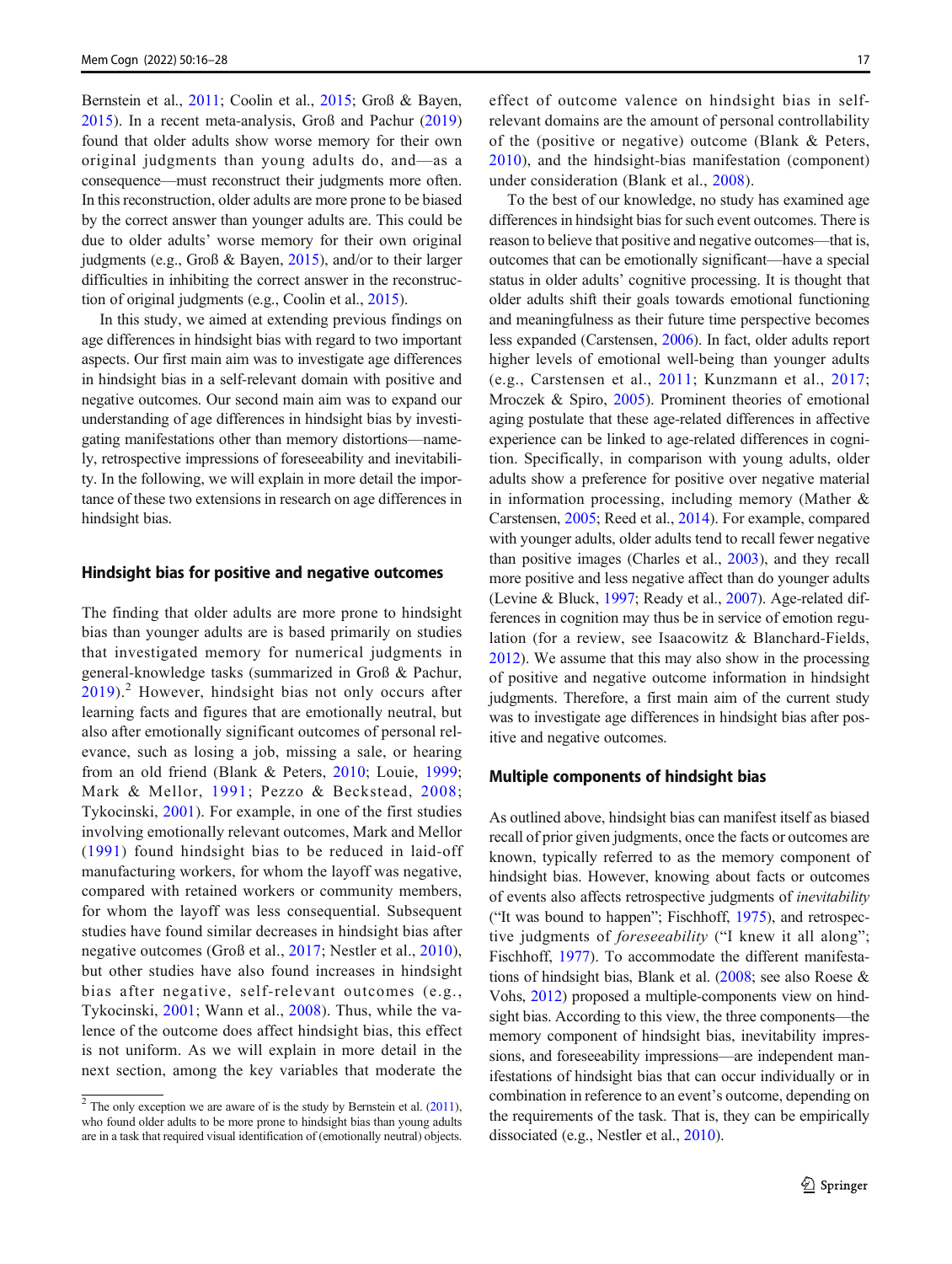The memory component of hindsight bias is mainly governed by variables that affect memory in general, such as the depth of encoding, the length of the retention interval, and the amount of interference (Erdfelder et al., [2007](#page-11-0); Groß & Bayen, [2015;](#page-11-0) Hell et al., [1988](#page-11-0)). It has been suggested that this memory component of hindsight bias is a by-product of an adaptive knowledge-updating process (Hoffrage et al., [2000\)](#page-11-0).

Inevitability impressions are a second component of hindsight bias. They occur when one retrospectively thinks "it had to happen," or when—with outcome knowledge; that is, in hindsight—people assign higher probabilities to outcomes than without outcome knowledge (i.e., in foresight; e.g., Fischhoff, [1975\)](#page-11-0). For example, in a study by Slovic and Fischhoff [\(1977](#page-11-0)), participants were asked to rate the probabilities of outcomes of scientific studies (e.g., a female rat showing maternal behavior after having been injected with blood from a mother rat). Participants who had been informed about an alleged true outcome (hindsight group) assigned higher probabilities to these outcomes (and the outcomes' replicability), compared with participants who had not been informed about a true outcome (foresight group). Inevitability impressions follow from a person's causal model; therefore, they are stronger when meaningful explanations for an outcome are available, compared with when no explanations are available (Nestler et al., [2010](#page-11-0)).

Foreseeability impressions are the third component of hindsight bias and refer to the metacognitive belief that one was able to foresee or predict the occurrence of the outcome ("knew-it-all-along" effect). In contrast to inevitability impressions, which refer to the probability of the situation or outcome itself (i.e., Was the outcome inevitable?), foreseeability impressions are judgments about one's thinking about the outcome (i.e., Did I foresee the outcome?). For example, participants in a study by Hastie et al. ([1999](#page-11-0)) reviewed information about a route of hazardous train tracks. Participants who had learned about the occurrence of a severe accident (hindsight group) indicated that they had foreseen the accident to a greater extent than did those who had not learned about the accident (foresight group). Foreseeability impressions are counter to feelings of surprise (Nestler et al., [2010\)](#page-11-0).

Inevitability impressions and foreseeability impressions are not only different in nature, but they might also serve different psychological functions. Specifically, it has been suggested that individuals may adjust their impressions of inevitability or foreseeability of event outcomes in retrospect in order to regulate negative affect (e.g., Blank et al., [2008;](#page-10-0) Pezzo & Pezzo, [2007](#page-11-0)). For example, a person could *increase* the perceived inevitability of a negative outcome ("It was bound to happen anyway") in order to cope with disappointment. Tykocinski [\(2001](#page-11-0)) found that participants who experienced a disappointing outcome (e.g., the failure to secure an attractive deal) retrospectively showed increased impressions of inevitability of the outcome. Such inevitability increases should be helpful primarily when the outcome had been out of one's personal control (Blank & Peters, [2010](#page-10-0)).

To avoid regret or self-blame, a person may decrease the perceived foreseeability of a negative event outcome ("I didn't see it coming"; Louie, [1999\)](#page-11-0). Such unforeseeability impressions can reduce self-blame for outcomes that had been, at least partly, under the person's control (Blank & Peters, [2010\)](#page-10-0) and are typically found in contexts with emotional relevance (e.g., Groß et al., [2017](#page-11-0); Mark & Mellor, [1991](#page-11-0); Nestler et al., [2010](#page-11-0)). For example, Nestler et al. [\(2010](#page-11-0)) found that participants who had experienced a (fictitious) financial loss due to a risky stock purchase rated their loss as less foreseeable in hindsight than in foresight.

Studies that attempted to assess such psychological functions of inevitability and foreseeability impressions, for instance, by examining associations between the hindsight components and affect, have mainly relied on hypothetical scenarios. The results are mixed and inconclusive (e.g., Blank & Peters, [2010](#page-10-0); Groß et al., [2017;](#page-11-0) Tykocinski & Steinberg, [2005](#page-11-0)). This may indicate that a function of hindsight bias may not be present under all circumstances (discussed by Nestler et al., [2010\)](#page-11-0) or that such a function may be difficult to tap (discussed by Groß et al., [2017](#page-11-0)).

In sum, it is currently unknown whether age differences in hindsight bias are restricted to the memory component, or whether age differences also emerge for inevitability and foreseeability impressions. A psychological function might be associated with these components of hindsight bias, although empirical evidence is inconclusive. Without knowledge of possible age differences in all three components of hindsight bias, the picture of hindsight bias in older age is incomplete. Therefore, the second main aim of our current study was to fill a research gap by investigating possible age differences in all three components of hindsight bias.

#### The present study

To address our two main aims, we examined different manifestations of hindsight bias after positive and negative outcomes of everyday-life scenarios. Healthy older and younger adults listened (via headphones) to a series of everyday-life scenarios that had a positive or a negative outcome. To investigate hindsight bias (i.e., a bias due to outcome knowledge), we had participants rate each hindsight-bias component from both a pre- and a postoutcome perspective.

Apart from our two main aims, we explored two additional questions. First, we included cognitive (recall ability) and motivational (future time perspective, current mood) variables to explore potential associations of these variables with hindsight bias and age differences therein. Second, we explored the relationship of hindsight bias (and age-differences therein) with affective reactions to gauge potential age differences in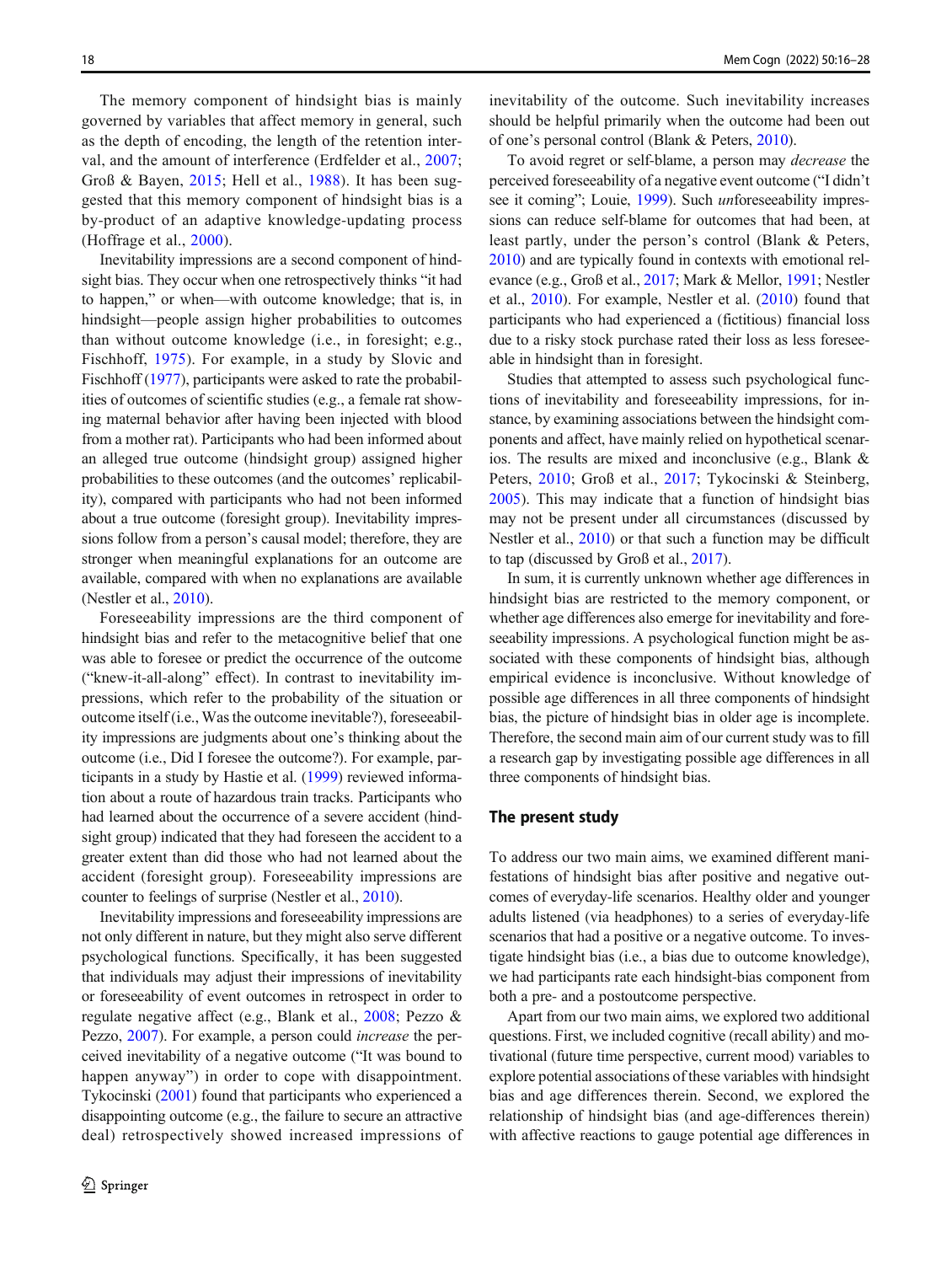the assumed psychological functions. To this end, we had older and younger adults rate the affective reaction they thought they would experience after the imagined positive and negative outcomes.

With regard to our first main aim, we expected a stronger memory component of hindsight bias in older compared with younger adults (Groß & Pachur, [2019](#page-11-0)). In line with previous findings on age differences in emotional information processing (Charles et al., [2003](#page-10-0)), we expected older adults to (a) hold more positive expectations about the outcomes than younger adults, and (b) recall more scenarios that ended positively rather than negatively, compared with younger adults. With regard to age differences in the memory component of hindsight bias for negative versus positive outcomes, our expectations were less clear-cut. Assuming that memory for expectations followed by negative (vs. positive) outcomes would be worse in older than in younger adults due to an age-related positivity effect in recall, older adults' hindsight bias should be more pronounced for negative (vs. positive) outcomes, because hindsight bias increases as memory for the original judgment decreases (Groß & Bayen, [2015\)](#page-11-0). However, prior research has also found lower emotional well-being, as indicated by higher levels of depressive symptoms, to be associated with stronger memory hindsight bias for negative (vs. positive) outcomes (Groß et al., [2017\)](#page-11-0). Thus, older adults, whose emotional well-being is superior, might show less pronounced memory hindsight bias for negative outcomes than younger adults. Therefore, age differences in the memory component of hindsight bias for negative versus positive outcomes may depend on the relative influence of cognitive (recall) versus emotional-motivational factors in remembering the initial expectation.

If foreseeability and inevitability impressions have psychological (self-regulation) functions that unfold in reaction to the scenarios, then we should observe pre-to-post outcome increases in inevitability and/or *decreases* in foreseeability following negative outcomes, whereas for positive outcomes, pre- to postoutcome shifts should be less pronounced or in the opposite direction. This pattern should be more pronounced in older than in younger adults if hindsight bias has a psychological function relevant to emotional well-being, which is superior in older adults.

## Method

### Participants

The study was approved by the local Ethics Committee. All participants were native speakers of German. The older adults were community residents of the Düsseldorf area and received monetary compensation. They were recruited via newspaper advertisement or personal contact (e.g., at recreational facilities and events for senior citizens). The younger adults were students at Heinrich-Heine-Universität Düsseldorf and received course credit or monetary compensation. They were recruited via social-media platforms and flyers posted on campus.

We recruited participants above the age of 60 (older adults) or below the age of 31 (younger adults). To rule out effects of depressive symptoms on our hindsight measures, we excluded participants with moderate or severe depressive symptoms (i.e., with Beck Depression Inventory, 2nd ed. [BDI-II] scores > 19; Beck et al., [1996\)](#page-10-0). We excluded participants currently under the influence of drugs and those who had consumed more than four alcoholic drinks within 24 hours prior to participating. We further excluded participants with health problems possibly affecting attention and memory (i.e., current neurological or psychiatric illness, unregulated high blood pressure, drug or alcohol abuse, use of sleep-inducing drugs or sedatives, history of stroke, heart attack, brain trauma, brain tumor, emphysema, chemotherapy, and alcohol or drug dependency).

Forty-seven younger and 45 older adults who fulfilled inclusion criteria participated. This sample size is in line with earlier research on the topic (see Groß & Pachur, [2019,](#page-11-0) Table [2,](#page-6-0) for an overview). We excluded one younger participant for not following the instructions. Table [1](#page-4-0) shows participant characteristics.

#### Materials and measures

Scenario descriptions We used 16 scenario descriptions in the German language (available in the Open Science Framework at <https://osf.io/qvhnu/>). The scenarios described situations related to health, family, leisure, romance, household, and travel. We used scenarios with outcomes that we considered neither completely uncontrollable nor completely controllable because outcome controllability is a moderator of hindsight bias (Blank & Peters, [2010](#page-10-0)) that we wanted to control. We adopted 11 scenarios from a previous study with young adults established as neither completely (un-)controllable (for details, see Groß et al., [2017](#page-11-0)). In addition, we created five new scenarios, for which we assumed neither complete (un-) controllability, and that were similar to the other scenarios in both structure and content domains, such that all scenarios could plausibly take place in the everyday life of both younger and older adults.

We created two descriptions of each scenario, one with a positive outcome and one with a negative outcome. An example of a scenario description (translated from German) is in Appendix [1.](#page-9-0) (An English translation of all scenarios can be found at: [https://osf.io/qvhnu/\)](https://osf.io/qvhnu/). In a separate online rating study, the positive and the negative scenario outcomes were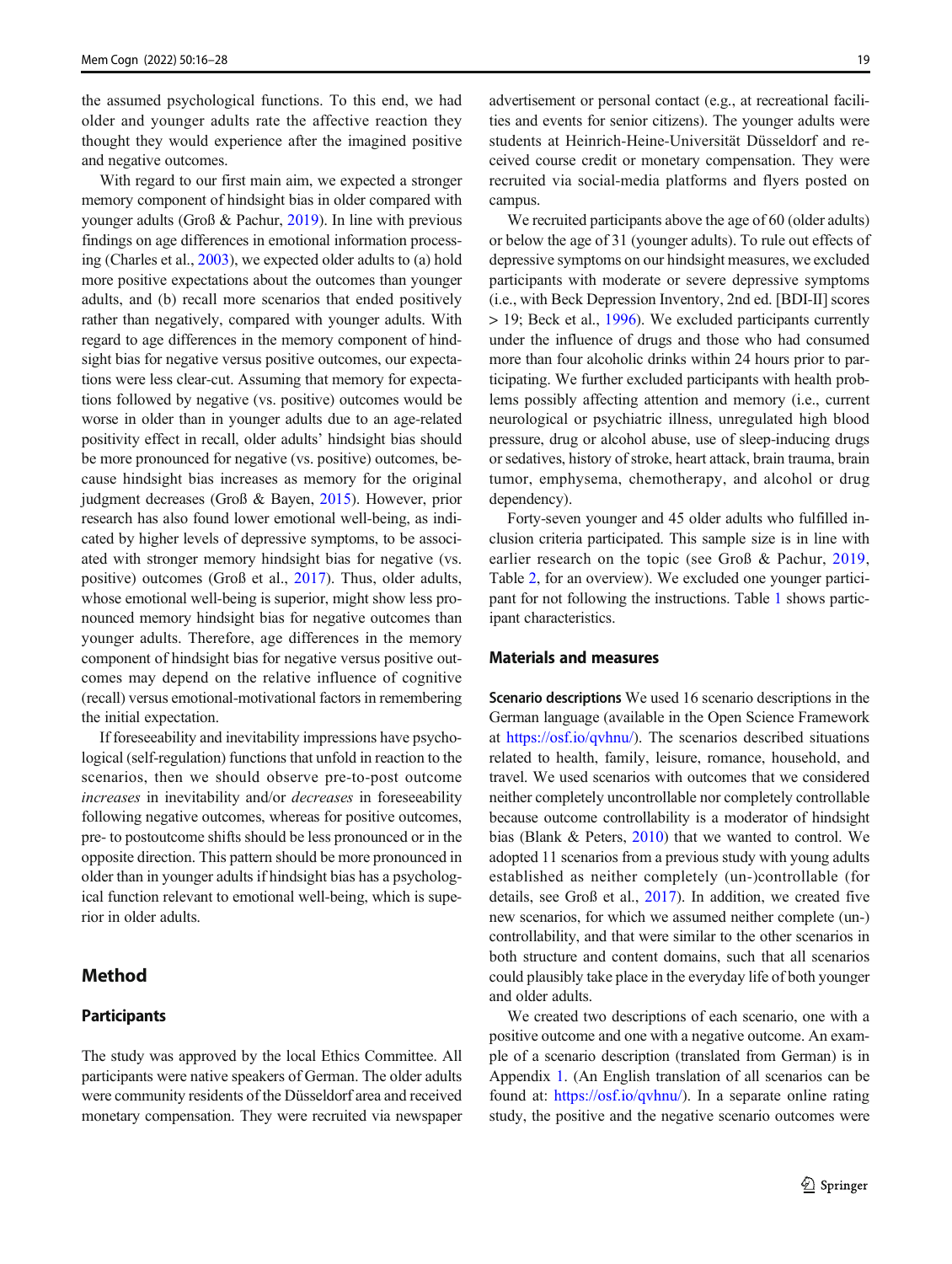#### <span id="page-4-0"></span>Table 1 Participant characteristics

| Age in years   | M(SD)       | Younger adults $(N = 46)$ |       | Older adults $(N = 45)$ |       |         |
|----------------|-------------|---------------------------|-------|-------------------------|-------|---------|
|                |             | 21.9                      | (3.0) | 73.3                    | (5.8) | p < .05 |
|                | range       | $18 - 30$                 |       | $64 - 90$               |       |         |
| Gender         | female/male | $n = 31/15$               |       | $n = 29/16$             |       |         |
| Education      | M(SD)       | 15.1                      | (2.0) | 13.7                    | (3.4) | p < .05 |
| Verbal ability | M(SD)       | 28.1                      | (3.8) | 32.9                    | (2.2) | p < .05 |

Note. We measured education as total years in high school, vocational school, college, and university. Verbal ability scores were test scores on the 37 point Mehrfach-Wortschatz-Intelligenztest (MWT-B; Lehrl, [1999](#page-11-0))

rated as comparably likely to occur and comparably realistic (details on this study and its results can be found in the [Supplemental Materials](#page-10-0)).

We divided the 16 scenarios into two subsets of eight scenarios each (Subsets 1 and 2), with similar topics in each subset. For 21 younger and 23 older participants, Subset 1 was presented with a positive and Subset 2 was presented with a negative outcome. For 25 younger and 22 older participants the subset-to-outcome assignment was reversed.

Measures at the scenario level For each scenario, participants provided pre- and postoutcome ratings of imaginability, foreseeability, inevitability, outcome expectation, and affect. All items had been established in previous research (Blank et al., [2008;](#page-10-0) Blank & Peters, [2010;](#page-10-0) Groß et al., [2017](#page-11-0)). Specifically, before learning about the outcome, participants rated the imaginability of the scenario ("I can clearly imagine myself in the described situation"), the foreseeability of the outcome ("I know how the situation will turn out," "It is difficult to predict how the situation will turn out" [reverse coded]), and the inevitability of the outcome ("Under the given circumstances the outcome of the situation is essentially determined," "Because of the many factors that could influence the outcome of the situation, the outcome is still open" [reverse coded]). For each of these items, participants rated their degree of approval on a continuous scale with the anchors I fully disagree and *I fully agree* at the extremes; the rating was automatically translated to a number between 0 and 100. As a baseline for our measure of the memory component of hindsight bias, participants rated their expectation about the outcome ("The situation will turn out …") on a continuous scale ranging from 0 (negative) to 100 (positive).

After learning about the outcome, participants again rated its foreseeability and inevitability. For this postoutcome measurement of hindsight cognitions, we used the pre-outcome items and worded them in the past tense (e.g., "I knew how the situation would turn out"). To measure the memory component of hindsight bias, participants recalled their prior expectation ("I assumed that the situation would turn out [negative–positive from 0 to 100]"). Finally, participants rated three items measuring affect ("If I were in the described situation, I'd feel happy/angry/sad") on a continuous scale ranging from 0 (*I fully disagree*) to 100 (*I fully agree*).

Measures at the participant level We measured mood, future time perspective, verbal ability, recall ability, education, and level of depression at the participant level. We generated three items to measure mood: "At the moment, my mood is [very bad-very good]," "At the moment, my mood is [depressedcheerful]," and "At the moment, I feel [sad–happy]." Participants provided ratings on a continuous scale, which we translated into values between 0 (maximum negative mood) to 100 (maximum positive mood). We measured future time perspective (FTP) with the German 10-item version of the Future Time Perspective Scale (Carstensen & Lang, [1996](#page-10-0)) by calculating an average FTP score per participant. We measured verbal ability with the Mehrfachwahl-Wortschatz-Intelligenztest [Multiple-choice vocabulary intelligence test] (MWT-B; Lehrl, [1999](#page-11-0)). We measured recall ability by asking participants to write down the gist of as many scenarios as they were able to remember (e.g., "dentist appointment," "cake baking for birthday party"). Answers were coded as "recalled" or "not recalled" by two independent raters, with a high level of agreement ( $\kappa = 0.94$ ; disagreement was resolved by the first author based on explanatory comments by the two raters). We measured level of depression with the German version of the BDI-II (Hautzinger et al., [2006](#page-11-0)), and education as self-reported years of formal schooling (i.e., high school, vocational school, college, university).

#### Procedure

Participants were tested individually or in groups of up to four in a university laboratory. After giving informed consent, they completed brief visual and auditory tests and rated their current mood. Via headphones, participants then first listened to all 16 scenario descriptions without the outcomes in randomized order. They were asked to imagine themselves in the situations as well as they could. They were encouraged to close their eyes and imagine additional details, such as sounds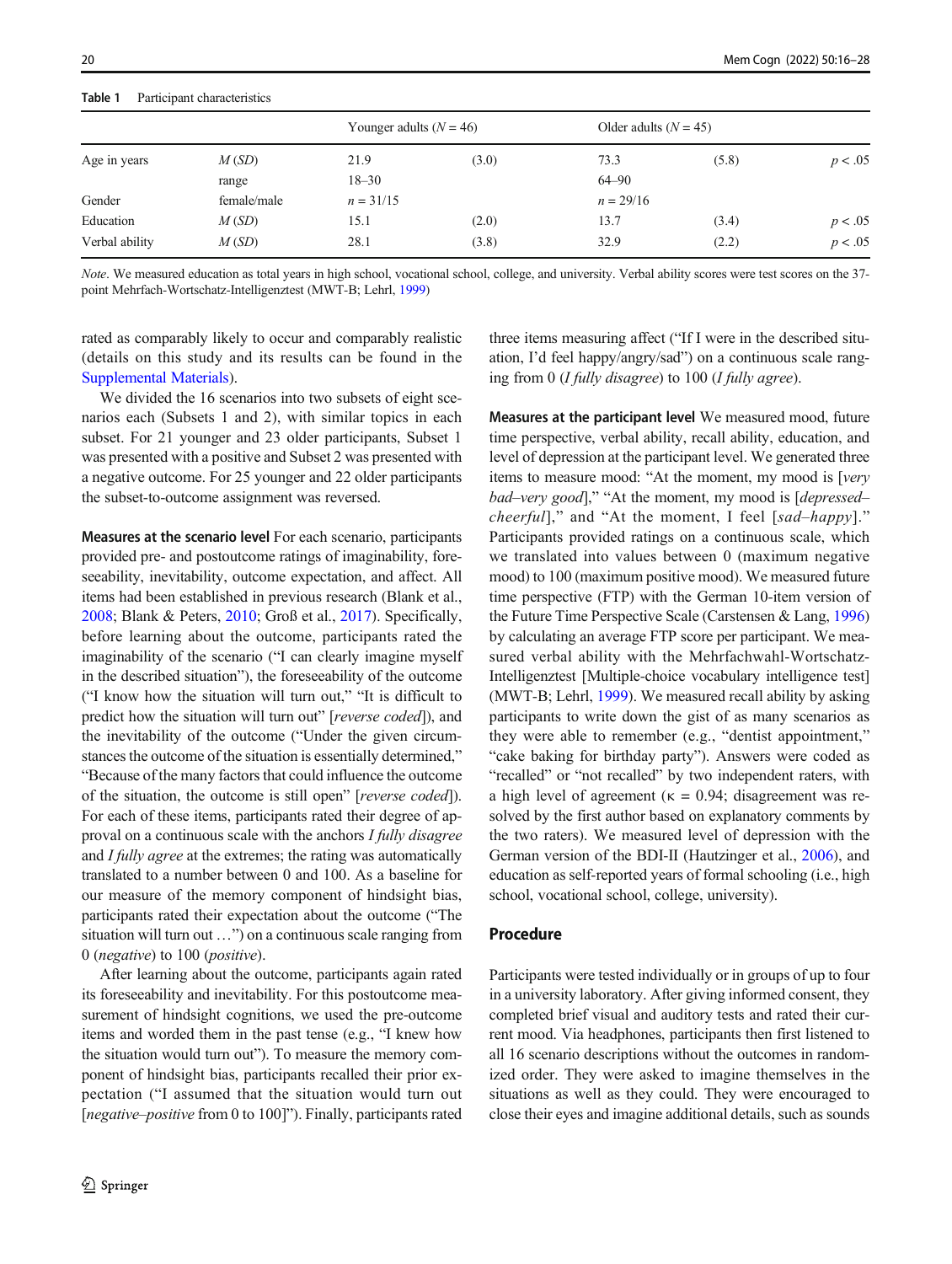and smells. After each scenario, they rated its (preoutcome) imaginability, foreseeability and inevitability, and outcome expectation.

After providing pre-outcome ratings for each scenario, participants again listened to all 16 scenario descriptions in the same randomized order; this time, the positive or negative outcomes were included. Again, participants were asked to imagine themselves in the situations. After each scenario, participants completed (postoutcome) measures of foreseeability and inevitability, recalled their preoutcome expectation (for a measure of the memory component of hindsight bias), and provided affect ratings. The retention interval for each scenario was between 10 and 15 minutes, depending on the time participants took for their ratings. Next, participants filled out the FTP scale, wrote down as many scenarios as they were able to recall (without time limit), and completed the BDI-II, the MWT-B, and a demographics-and-health questionnaire. Finally, participants were debriefed and compensated.

## Results

The data are available in the Open Science Framework ([https://osf.io/qvhnu/\)](https://osf.io/qvhnu/). We first report preliminary analyses: preoutcome scenario ratings, scenario recall, mood, and FTP for the two age groups. We then report our main results on age differences in the three components of hindsight bias—foreseeability, inevitability, and the memory component of hindsight bias—as a function of scenario outcome valence. We finally report additional results regarding associations of these effects with cognitive and motivational variables, and how affective reactions to the outcomes were related to age and hindsight bias.

Unless noted otherwise, we performed mixed-effect regression analyses in which we accounted for variability between participants and scenarios by including by-participant and byscenario random intercepts and random slopes (Barr et al., [2013\)](#page-10-0). We report fixed-effects regression coefficients along with their respective  $p$  values. We implemented all mixedeffect regressions in R using lme4 (Bates et al., [2015\)](#page-10-0), and we obtained  $p$  values using *lmerTest* (Kuznetsova et al., [2017\)](#page-11-0). We set  $\alpha$  at .05.

## Preliminary analyses

Imaginability ratings were higher for older  $(M = 89.0, SD =$ 10.4) than for younger adults ( $M = 77.3$ ,  $SD = 14.9$ ),  $b =$ 11.70,  $p < .001$ . For the foreseeability and inevitability components, we averaged the two items for each component and time of measurement to a composite score for each participant

and scenario.<sup>3</sup> Preoutcome foreseeability ratings did not differ between younger ( $M = 61.3$ ;  $SD = 9.8$ ) and older adults ( $M =$ 59.6,  $SD = 14.6$ ,  $p = .118$ . The same held true for inevitability ratings (younger:  $M = 51.1$ ,  $SD = 13.1$ ; older:  $M = 52.8$ ,  $SD =$ 15.5),  $p = .569$ . Expectations about the outcomes were rather positive than negative ( $M = 69.1$ ,  $SD = 13.0$ ),  $p < .001$ . Older adults held more positive expectations ( $M = 75.6$ ,  $SD = 13.5$ ) than younger adults ( $M = 62.8$ ,  $SD = 8.8$ ),  $p < .001$ .

Mean recall was 11.1 of the 16 scenarios (69.3%). Recall was lower in older ( $M = 10.4$ ,  $SD = 2.4$ ) than in younger adults  $(M = 11.8, SD = 2.1), b = -0.47, p = .009$ , but there was neither a main effect of valence of the scenario outcome on recall,  $b = 0.30$ ,  $p = .161$ , nor an interaction of age group and valence,  $b = -0.30$ ,  $p = .278$  (descriptive statistics are reported in Table [2](#page-6-0)). Mood was better in older ( $M = 78.3$ ,  $SD = 19.5$ ) than in younger adults ( $M = 60.4$ ,  $SD = 14.8$ ),  $b = 17.80$ ,  $p <$ .001. As indicated by average FTP scores, older adults perceived their future as less expanded ( $M = 3.6$ ,  $SD = 1.1$ ) than younger adults ( $M = 5.2$ ,  $SD = 0.8$ ),  $t(89) = 7.7$ ,  $p < .001$ .

#### Main results

Overall hindsight bias To measure hindsight bias in the foreseeability and inevitability components, we subtracted each pre-outcome rating from the corresponding postoutcome rating such that a positive value indicates higher foreseeability and inevitability after learning the outcome (i.e., hindsight bias; see also Blank & Nestler, [2006;](#page-10-0) Nestler et al., [2010;](#page-11-0) Nestler et al., [2008\)](#page-11-0). To measure the memory-bias component of hindsight bias, we subtracted each preoutcome expectation from the corresponding recalled (post-)outcome expectation and coded these differences such that positive values always indicate a shift in recall towards the presented (positive or negative) outcome.

We observed *reversed* hindsight bias for both foreseeability (*b* = −12.6, *p* < .001) and inevitability (*b* = −8.5, *p* < .001), indicating that across age groups and outcomes, ratings of foreseeability and inevitability decreased from the preoutcome to the postoutcome perspective. We observed a significant hindsight bias for the memory component,  $b = 7.2$ ,  $p <$ .001, indicating that across age groups and outcomes, participants' (postoutcome) recall of their expectations shifted toward the presented outcome, compared with their initial (preoutcome) expectations.

Effects of age group and outcome valence To investigate effects of age and outcome valence on hindsight bias, we predicted the hindsight-bias components (foreseeability, inevitability, and memory) from age group, outcome valence, and their interaction (fixed effects). To control for age differences

<sup>&</sup>lt;sup>3</sup> Mean Cronbach's  $\alpha$  for foreseeability items was 0.68 (pre) and 0.67 (post), and for inevitability items 0.68 (pre) and 0.74 (post).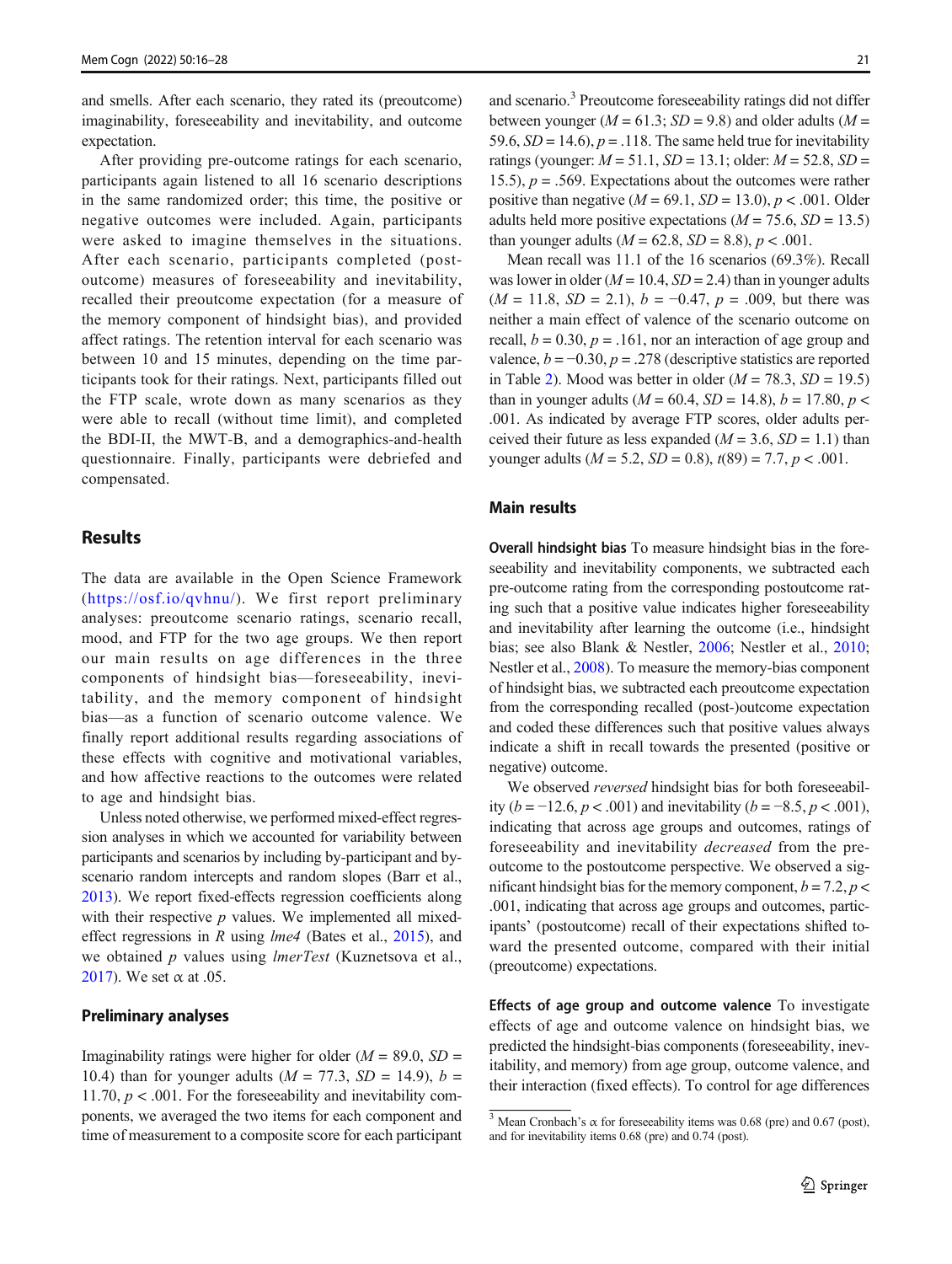|                                      |          | Younger adults   |        | Older adults |        |
|--------------------------------------|----------|------------------|--------|--------------|--------|
|                                      |          | $\boldsymbol{M}$ | SD     | M            | SD     |
| Affect rating <sup>a</sup>           | Joy      | 88.0             | (11.1) | 84.1         | (11.5) |
| $(0-100)$                            | Anger    | 73.1             | (13.0) | 65.4         | (20.3) |
|                                      | Sadness  | 64.6             | (17.0) | 60.9         | (22.3) |
| Number of recalled scenarios $(0-8)$ | Positive | 6.2              | (1.3)  | 5.0          | (1.7)  |
|                                      | Negative | 5.9              | (1.2)  | 5.1          | (1.6)  |

<span id="page-6-0"></span>Table 2 Descriptive statistics for rated affect and number of recalled scenarios

Note. <sup>a</sup> Presented are group means for positive outcomes only (joy), or negative outcomes only (anger, sadness)

in verbal ability, education, and imaginability, we included these variables as fixed-effect covariates.<sup>4</sup> Hindsight bias as a function of age group and outcome valence is shown in Fig. [1.](#page-7-0)

For the foreseeability component of hindsight bias, analyses revealed a main effect of outcome valence,  $b = 10.4$ ,  $p =$ .029—that is, negative outcomes were associated with a stronger decrease in foreseeability (reversed hindsight bias) than positive outcomes. There was neither an effect of age group,  $b = -0.4$ ,  $p = .936$ , nor an interaction of age group and outcome valence,  $b = 6.9$ ,  $p = .127$ , indicating that the foreseeability component of hindsight bias was similar in both age groups.

For the inevitability component of hindsight bias, analyses revealed an effect of outcome valence,  $b = 8.3$ ,  $p = .049$ —that is, negative outcomes were associated with a stronger decrease in inevitability than positive outcomes. Again, there was neither an effect of age group,  $b = 0.1$ ,  $p = .988$ , nor an interaction of age group and outcome valence,  $b = 1.5$ ,  $p = .701$ , indicating that the inevitability component of hindsight bias was similar in both age groups. $5$ 

For the memory component of hindsight bias, analyses revealed a main effect of age group,  $b = 14.6$ ,  $p < .001$ , indicating a stronger hindsight bias in older than in younger adults. There was no effect of outcome valence,  $b = -3.7$ , p = .198, but there was an interaction of age group and outcome valence,  $b = -9.2$ ,  $p = .022$ . Decomposition of the interaction revealed that in older adults, outcome valence affected hindsight bias,  $b = -13.3$ ,  $p < .001$ , with stronger bias for negative outcomes than for positive outcomes. In younger adults, hindsight bias did not differ between negative and positive outcomes,  $b = -3.6$ ,  $p = .081$ .<sup>6</sup>

### Additional results

Cognitive and motivational influences In the next step, we investigated whether including cognitive (i.e., recall ability) and motivational (i.e.,  $\text{mod}^7$  and FTP) predictors affected age differences in the three hindsight-bias components. That is, as in the first set of analyses, we predicted the hindsight-bias component from age group, outcome valence, and their interaction (fixed effects), with verbal ability, education, and imaginability as fixed-effect covariates. In addition, we included recall ability, mood, and FTP as fixed-effect predictors.

For the foreseeability and inevitability components, respectively, the result pattern remained the same—that is, outcome valence was the only significant predictor ( $b = 10.4$ ,  $p = .029$ ) and  $b = 8.3$ ,  $p = .049$ , respectively). Neither recall ability, nor mood, nor FTP affected the two hindsight-bias components (all  $ps > .458$ ).

For the memory component of hindsight bias, we conducted separate analyses for younger and older adults, because the effect of outcome valence on the memory component of hindsight bias differed across the two age groups. For younger adults, analyses revealed no significant effects (all ps > .073). For older adults, analyses again revealed a significant main effect of outcome valence,  $b = -13.3$ ,  $p = .005$ , indicating that hindsight bias was stronger for negative than for positive outcomes. In addition, mood and recall ability (but not FTP) were significant predictors: Older adults' hindsight bias was stronger with better mood,  $b = 0.2$ ,  $p = .007$ , and stronger with lower recall ability,  $b = -2.5$ ,  $p < .001$ .

<sup>4</sup> Education affected inevitability and memory hindsight-bias measures such that fewer years of education were associated with stronger hindsight bias. Yet, in all analyses, predictor effects were identical both with and without inclusion of education as a covariate. In none of the analyses was there an effect of verbal ability or imaginability.

<sup>&</sup>lt;sup>5</sup> An anonymous reviewer pointed out that the outcome is clearly specified when participants provide postoutcome foreseeability and inevitability ratings, but vague when they provide preoutcome ratings. To rule out that this might be problematic for the interpretation of the pre-to-post outcome difference measures, we also performed analyses on foreseeability and inevitability with postoutcome ratings only. For both components, we observed the identical result patterns; that is, we found the same effects of valence, and no interaction of age group and valence.

<sup>6</sup> Correlations between the hindsight-bias components are reported in the Supplemental Materials.

The three mood items were averaged into a composite score for each participant (mean Cronbach's  $\alpha$  = .93).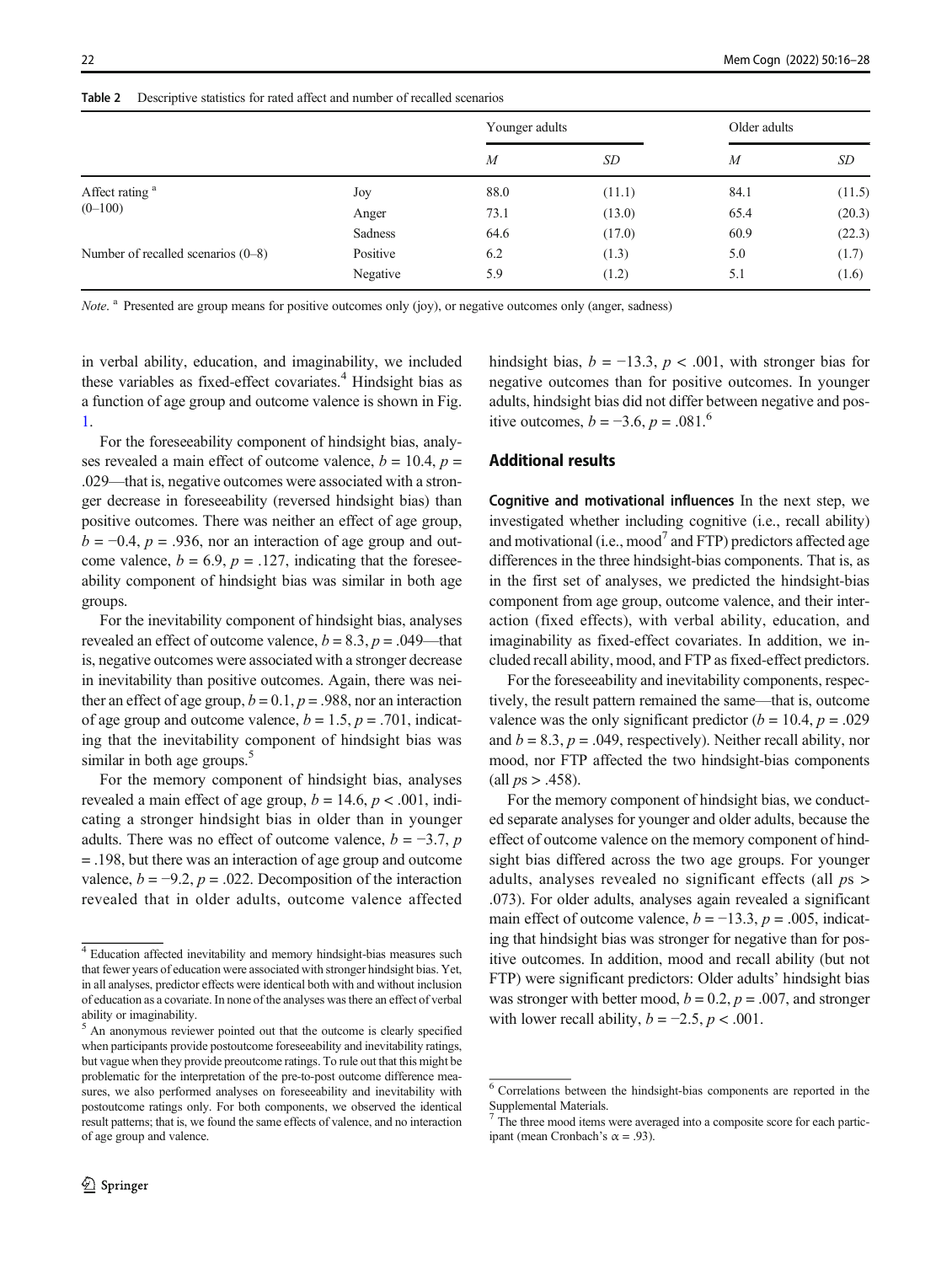<span id="page-7-0"></span>

Fig. 1 Hindsight bias as a function of age group and outcome valence (negative vs. positive). The bars show mean hindsight-bias scores across participants and scenarios; error bars indicate 95% confidence intervals. For all three components, hindsight bias was calculated as the difference between post-outcome ratings and preoutcome ratings. For the memory

component, participants provided ratings on a scale from 0 (negative) to 100 (positive); therefore, we recoded the post-to-pre-outcome differences such that positive bias scores always represent a shift towards the presented (positive or negative) outcome

Rated affective reactions Finally, to explore a potential relationship between hindsight bias and affect, we examined the affective reactions that participants rated after positive and negative scenario outcomes (sadness, joy, and anger), and predicted each affective reaction from age group and hindsight-bias component.<sup>8</sup> Again, we entered verbal ability, education, and imaginability as covariates. Affective reactions did not differ between the age groups (all  $ps > .071$ ; descriptive statistics are in Table [2\)](#page-6-0). Except for joy, which was positively related to the memory component of hindsight bias after positive outcomes,  $b = 0.1$ ,  $p < .001$ , affective reactions were unrelated to hindsight bias (all  $ps > .058$ ).

## **Discussion**

This study had two main aims. First, we wanted to investigate age differences in hindsight bias after naturalistic self-relevant positive and negative outcomes. Second, this is the first study to compare all three components of hindsight bias in younger and older adults.

## Age differences in hindsight bias for positive and negative outcomes

In our study, older adults showed stronger overall memory component of hindsight bias than younger adults, replicating prior research on age differences in the memory component of hindsight bias (as summarized by Groß & Pachur, [2019](#page-11-0)). This is the first study to show that stronger hindsight bias in older adults does not only arise for numerical (or visual) judgments but extends to more self-relevant material.

In the study reported here—as in the studies with numerical judgments—older adults may have been more susceptible to a hindsight bias in the memory component because of their poorer memory for their prior judgments (e.g., Groß & Bayen, [2015;](#page-11-0) Groß & Pachur, [2019\)](#page-11-0). Note that the design of our study did not allow us to test this hypothesis directly because it did not allow separate measurement of a) recollection of prior expectations from memory and b) measurement of biased reconstruction of prior expectations (for a measurement model that disentangles these processes for numerical judgments, see Erdfelder & Buchner, [1998](#page-11-0)). However, we found a negative relationship of older adults' memory for the gist of the presented scenarios (an indicator of general recall ability) with the memory component of hindsight bias. This concurs with earlier reports that agerelated differences in episodic memory predicted age-related differences in hindsight bias (Coolin et al., [2015;](#page-10-0) Groß & Bayen, [2015](#page-11-0)).

Further, mood was a predictor of the memory component of hindsight bias in older adults (independent of the effect of recall ability). Specifically, better mood was associated with a stronger bias. This finding is consistent with accounts that posit a reliance on heuristic processing (here, anchoring on the actual outcome) in a positive mood (e.g., Huntsinger et al., [2014\)](#page-11-0), and it is also consistent with prior research on the effects of mood on hindsight bias (Groß & Bayen, [2017;](#page-11-0) Nestler et al., [2010\)](#page-11-0). In younger adults, the memory

<sup>&</sup>lt;sup>8</sup> We centered each hindsight-bias measure by subtracting the hindsight-bias scenario mean from each individual hindsight-bias score.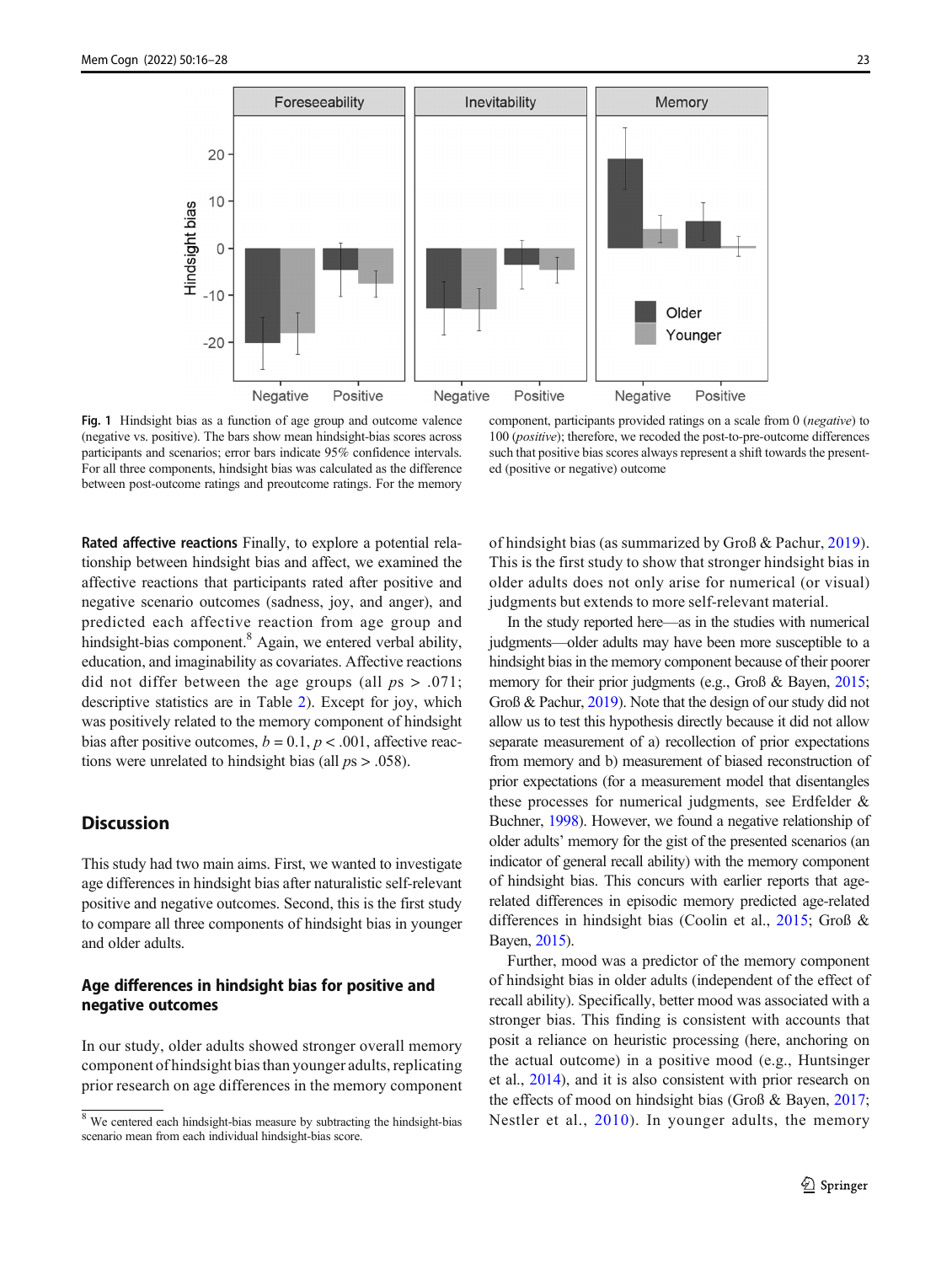component of hindsight bias was affected neither by mood nor by recall ability, suggesting that it either depends on other factors or that its variability was too small to be explained by these variables (see Coolin et al., [2015,](#page-10-0) for a similar result pattern and discussion).

Our study revealed stronger memory component of hindsight bias for negative than for positive outcomes in older, but not younger adults. At first glance, this result may appear to contradict theories that emphasize a positivity bias in older adults' information processing (Mather & Carstensen, [2005\)](#page-11-0). However, suppose worse memory for one's prior judgments renders an individual more susceptible to a bias due to outcome knowledge (Groß & Bayen, [2015](#page-11-0)). In this case, older adults' stronger memory component of hindsight bias for negative outcomes might indicate that they had worse memory for those outcome expectations that resulted in a negative ending (leading to stronger bias) than those that resulted in a positive ending (leading to a smaller bias). Such a pattern would be in line with the common finding of better memory for positive over negative information in older adults (Charles et al., [2003](#page-10-0)). However, this account would assume that the bias measured in the memory paradigm was indeed a recollection bias (i.e., outcome knowledge biased the recollection of prior judgments). As explained above, our paradigm did not allow for separate measurements of recollection and reconstruction of one's prior judgment. Therefore, we do not know if the agerelated stronger bias toward negative outcomes was due to biased recollection, biased reconstruction, or other sources. Our measure of recall ability—recall of the gist of the scenarios—showed that there was no age difference in the number of positive versus negative outcomes recalled. Thus, we cannot attribute our finding of age-related differences in the memory component of hindsight bias to an age-related processing bias.

The absence of an age-related processing bias in our study might appear inconsistent with meta-analytic evidence for a positivity effect reported by Reed et al. ([2014](#page-11-0)). However, the authors found that positivity effects were mitigated or absent, when the instructions constrained information processing (e.g., by having participants provide judgments about the stimuli at encoding, or by explicitly asking them to remember information). There were such constraints in our study, which might explain the absence of preferential processing of positive information in older adults. In sum, age-related positivity effects in recall are a possible source of age-related differences in hindsight bias, but there is no direct evidence for them in our study. The remaining methodological challenges should be addressed in future research.

The current results resemble results reported by Groß et al. [\(2017](#page-11-0)), who studied hindsight bias in younger adults with wide-ranging levels of depressive symptoms. There, a hindsight bias in the memory component emerged for negative outcomes and was absent for positive outcomes. This difference increased with increasing levels of depressive symptoms. Thus, descriptively, the older adults' stronger hindsight bias for negative than positive outcomes in the current study mimics the stronger hindsight bias for negative than positive outcomes found in younger adults with depressive symptoms (Groß et al., [2017\)](#page-11-0). However, as we excluded participants with depressive symptoms in the present study, we believe that the two effects—although similar in appearance—result from different mechanisms. First, older adults in the current study had positive expectations regarding the outcomes, whereas individuals with depressive symptoms in Groß et al. had negative expectations. Second, positive mood was associated with stronger bias in older adults in the present study, whereas higher depression levels were associated with stronger bias in individuals with depressive symptoms in Groß et al. Thus, it is likely that different mechanisms resulted in the same observable phenomenon. For future research, we suggest to include control scenarios without outcomes, as these can help to disentangle effects due to the presentation of an outcome from effects that are unrelated to the presentation of an outcome (e.g., general tendency to recall judgments more negatively). For the future, it is an important and challenging endeavor to examine when and how cognitive and emotional factors influence the occurrence and magnitude of hindsight bias and other memory distortions.

## Age differences in hindsight bias are component specific

Our study found diverging effects of aging on the separate components of hindsight bias. While the age groups differed with regard to how they remembered their prior expectations about the outcomes, they did not differ with regard to the subjective foreseeability and inevitability of event outcomes. That is, older and younger adults showed similar pre-to-post outcome shifts in judgments of the outcomes' foreseeability and inevitability.

For both these components and across age groups and outcomes, we observed reversed hindsight bias. That is, after participants had learned the outcomes, they perceived these as less foreseeable and less inevitable than before. At first glance, this result may seem inconsistent with the large body of research demonstrating robust hindsight bias. However, such reversals of hindsight bias are not uncommon, and prior research has repeatedly demonstrated impressions of unforeseeability, specifically after personally relevant and negative outcomes (e.g., Blank et al., [2015](#page-10-0); Groß et al., [2017;](#page-11-0) Mark & Mellor, [1991](#page-11-0); Nestler et al., [2010\)](#page-11-0). In line with our predictions, we found the shifts towards unforeseeability to be more pronounced for negative outcomes, and small or absent for positive outcomes—a result supportive of a self-protective function ("I didn't see that coming!"). Alternatively, rather than indicating a psychological function, unforeseeability of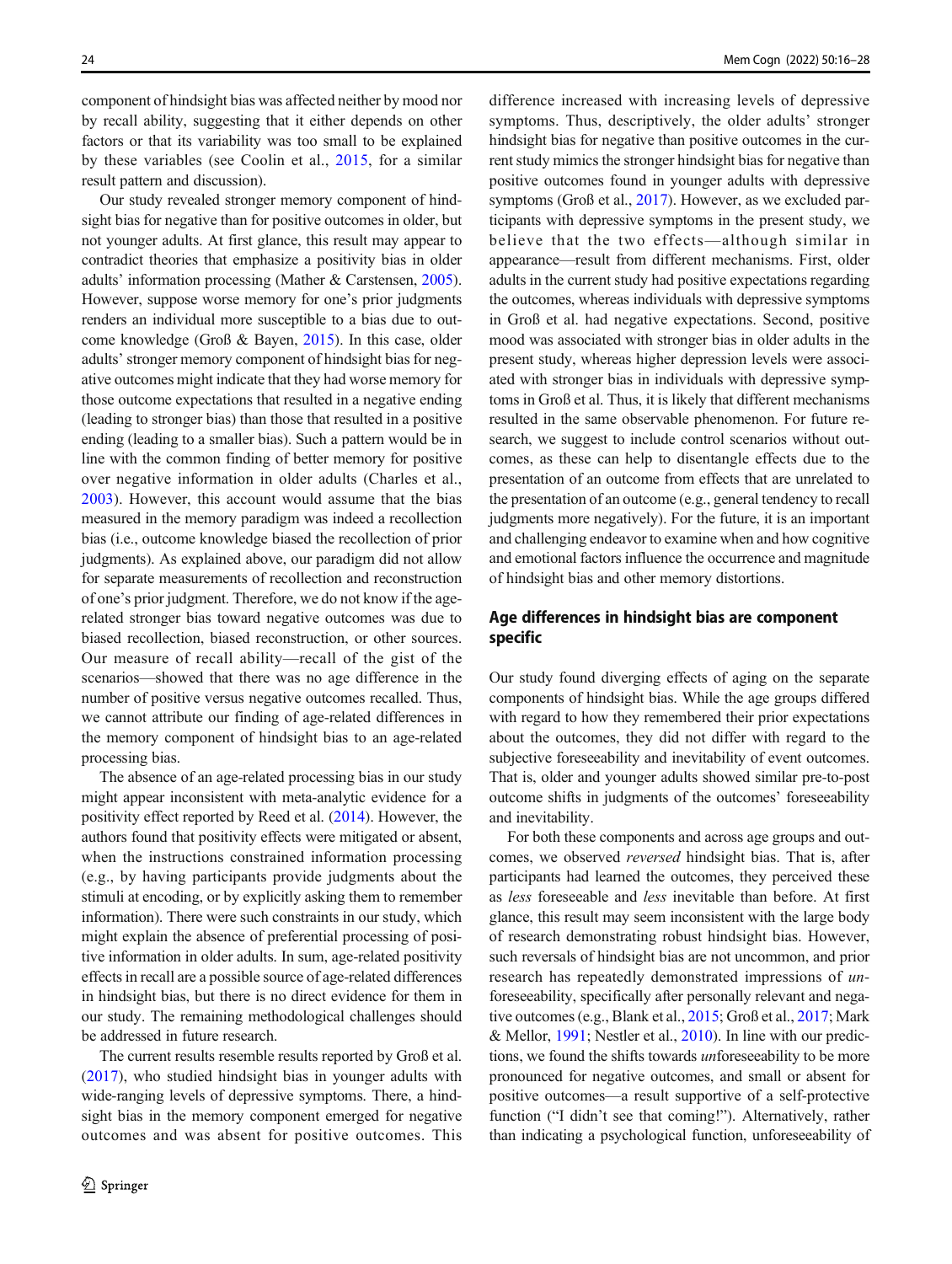<span id="page-9-0"></span>negative outcomes may be a simple reflection of the participants' generally optimistic beliefs (Sharot, [2011;](#page-11-0) Weinstein, [1980\)](#page-12-0), as expressed in their positive expectations.

Our finding of a decrease in inevitability impressions contradicts accounts that propose a coping function of increases in inevitability after negative outcomes (e.g., Tykocinski, [2001;](#page-11-0) but see Groß et al., [2017,](#page-11-0) for a similar finding). Our finding likely implicates that it was difficult for participants to find explanations for the outcomes. Causal explanations are a major driving force behind inevitability impressions (Nestler et al., [2008](#page-11-0)). In contrast to other studies that also investigated foreseeability and inevitability within the same paradigm (e.g., Blank & Peters, [2010\)](#page-10-0), we did not provide explanations or additional information that could help make sense of the outcomes. Finding explanations may have been particularly difficult for negative outcomes, as suggested by a decrease in inevitability that was more pronounced for negative than positive outcomes. Again, rather than indicating a specific psychological function, this finding may simply reflect generally positive schemata in our healthy participants. Note that this finding also replicates our prior study, which showed decreases in both foreseeability and inevitability in healthy younger adults for scenarios without additional explanatory information (Groß et al., [2017](#page-11-0)).

In sum, the similar decrease in foreseeability and inevitability—in particular for negative outcomes—is thus not (entirely) in line with the possibility that these hindsight impressions can regulate negative affect (i.e., promote coping and aid self-protection). The most likely explanation is that our experimental set-up did not cause strong imagined affect that required regulation. We discuss this point in more detail below. Instead, the similar shifts in foreseeability and inevitability point toward cognitive explanations (see also Blank et al., [2008](#page-10-0); Blank & Nestler, [2006](#page-10-0); Groß et al., [2017](#page-11-0)). Specifically, metacognition and causal explanations have been proposed to underlie the foreseeability and inevitability components of hindsight bias, respectively (Blank et al., [2008\)](#page-10-0).

As we found no age difference in foreseeability and inevitability impressions, one possible conclusion from our study could be that underlying processes did not differ between older and younger adults. However, it is also possible that age differences in underlying processes result in similar observable hindsight judgments (for an example, see Bayen et al., [2006](#page-10-0), Experiment 3; and see our discussion below). Our study was not designed to investigate metacognition and causal explanations as processes underlying hindsight judgments; thus, future research should attempt to clarify their role in hindsight judgments in younger and older adults.

In contrast to our findings on the memory component of hindsight bias, we found no support for older adults' differential processing of positive versus negative outcomes in the foreseeability and inevitability components of hindsight bias.

How can this finding be explained? For the measurement of the memory component of hindsight bias, participants are asked to recall their preoutcome expectations, whereas for the measurement of foreseeability bias and inevitability bias, they provide new postoutcome judgments. That is, for the latter two, there is no demand on episodic memory. Our study therefore adds to the evidence that age differences in cognitive factors (specifically, recall ability) are an important driving force behind age differences in the memory component of hindsight bias (see also Groß & Bayen, [2015\)](#page-11-0).

There was no effect of future time perspective in any of our analyses. Age differences in future time perspective thus cannot explain age differences in hindsight bias in this study. This finding resonates with research that questions future time perspective as a key explanatory construct behind emotional well-being in older adulthood (e.g., Grühn et al., [2015\)](#page-11-0). Future research should attempt to pinpoint the conditions under which future time perspective is or is not predictive of behavior in experimental tasks.

## Hindsight bias and affective self-regulation: A topic for future research

Like prior research, the present study did not show a strong relationship between hindsight bias and affect. Our scenarios were developed to represent the ups and downs of daily life of older and younger adults, but they were merely hypothetical. Future research should investigate possible associations between hindsight bias and affect by relying on genuine positive and negative experiences. These might promote the use of hindsight judgments to regulate affect. In addition, it would be important to clarify the causal direction between hindsight bias and affect. Specifically, we found that the memory component of hindsight bias for positive outcomes was associated with higher levels of joy. While hindsight bias may lead to increased levels of joy, joy may also increase the probability of positively biased recall (e.g., Eich et al., [1994](#page-10-0)). By manipulating the strength of hindsight bias, it might be possible to disambiguate this association in future research.

## Conclusions and outlook

In this study, we found age differences in hindsight bias in a paradigm with positive and negative event outcomes. Specifically, we found a stronger memory component of hindsight bias in older than in younger adults, which was particularly pronounced for negative outcomes. According to our results, age differences in both cognition and emotion drive this age difference. Our study provides a comprehensive view on hindsight bias in older adulthood by showing that age differences are component specific. We thus extended prior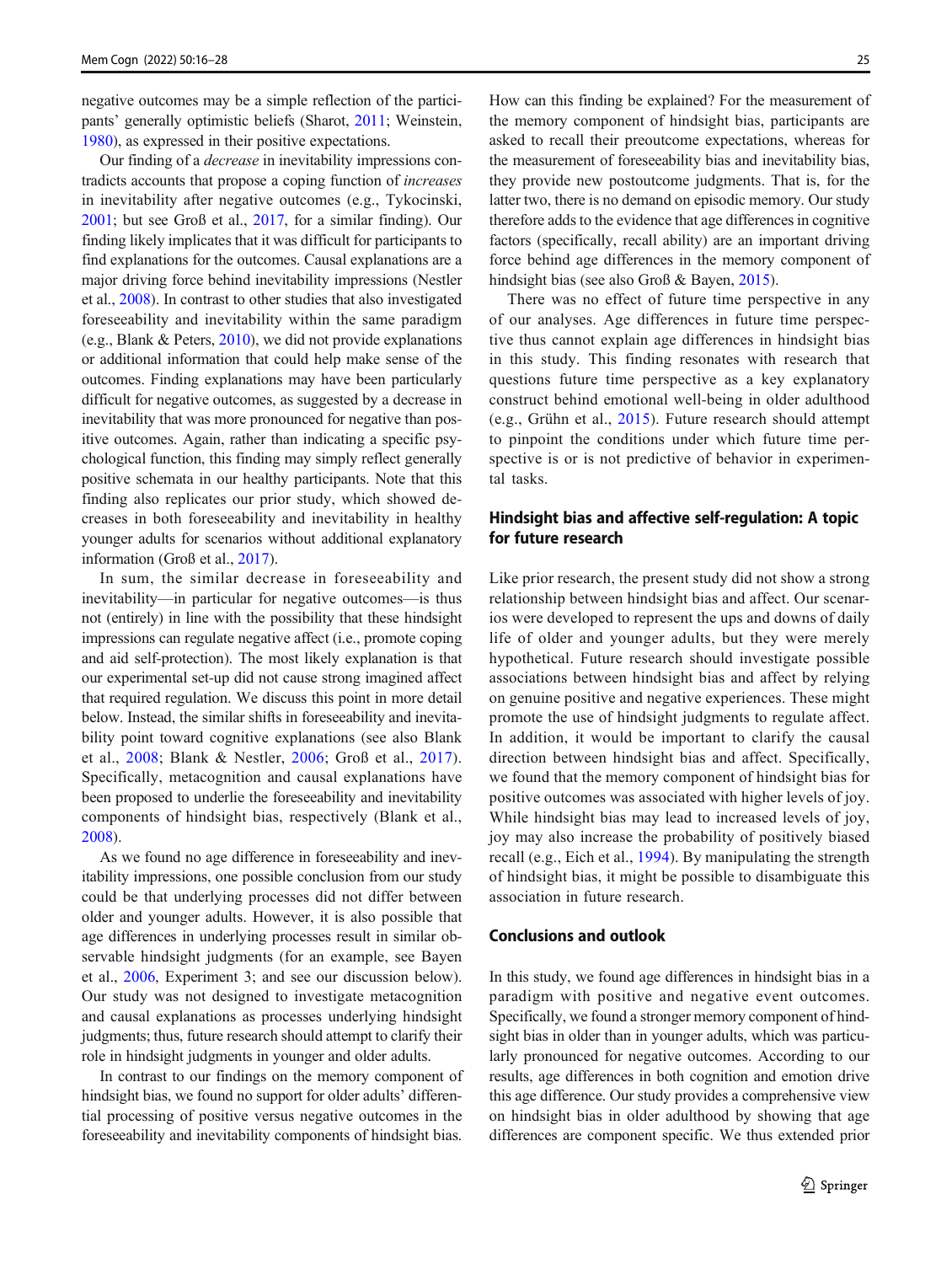<span id="page-10-0"></span>research on age differences in hindsight with regard to two important aspects: the judgment domain and hindsight-bias components. Among the next steps towards a better understanding of this result we propose to investigate the underlying mechanisms of the memory component of hindsight bias for outcomes of emotional significance (e.g., biases in recall, mood), the underlying mechanisms of foreseeability and inevitability impressions (e.g., metacognition, causal explanations), and their relative contributions to hindsight bias in younger and older adults. Additionally, it is important to track down potential self-regulatory functions of hindsight bias with appropriate procedures.

# Appendix 1

Scenario description with positive and negative outcome (translated from German)

Imagine that you have been attending a weekly dancing class for years. You arrive at the hall and change into your dancing shoes. You say hello to some of your dancing fellows and chat with them about the past week. Then the class starts.

The training is going well for you. You and your dancing partner are dancing in step during the whole class. You even succeed in performing a spin, which you had never before managed to do. Afterwards, you are very pleased and drive home in a cheerful mood. (positive outcome)

The training is not going well for you. You seem to lack concentration, and you are not dancing in step. You even twist your ankle. Your ankle hurts, and your dancing partner is annoyed at you. (negative outcome)

Supplementary Information The online version contains supplementary material available at <https://doi.org/10.3758/s13421-021-01195-w>.

Author note We thank Alisa A. Gartzen, Larissa Duffek, Michael Ohlinger, and Lena Hauke for help with data collection and coding of responses, and Siegmund Switala for technical support. We thank Thorsten Pachur for helpful comments on an earlier version of this manuscript.

Funding Open Access funding enabled and organized by Projekt DEAL.

Open Access This article is licensed under a Creative Commons Attribution 4.0 International License, which permits use, sharing, adaptation, distribution and reproduction in any medium or format, as long as you give appropriate credit to the original author(s) and the source, provide a link to the Creative Commons licence, and indicate if changes were made. The images or other third party material in this article are included in the article's Creative Commons licence, unless indicated otherwise in a credit line to the material. If material is not included in the article's Creative Commons licence and your intended use is not permitted by statutory regulation or exceeds the permitted use, you will need to obtain permission directly from the copyright holder. To view a copy of this licence, visit <http://creativecommons.org/licenses/by/4.0/>.

#### References

- Arkes, H. R., Wortmann, R. L., Saville, P. D., & Harkness, A. R. (1981). Hindsight bias among physicians weighing the likelihood of diagnoses. The Journal of Applied Psychology, 66, 252–254. [https://doi.](https://doi.org/10.1037/0021-9010.66.2.252) [org/10.1037/0021-9010.66.2.252](https://doi.org/10.1037/0021-9010.66.2.252)
- Barr, D. J., Levy, R., Scheepers, C., & Tily, H. J. (2013). Random effects structure for confirmatory hypothesis testing: Keep it maximal. Journal of Memory and Language, 68, 255–278. [https://doi.org/](https://doi.org/10.1016/j.jml.2012.11.001) [10.1016/j.jml.2012.11.001](https://doi.org/10.1016/j.jml.2012.11.001)
- Bates, D., Maechler, M., Bolker, B. M., & Walker, S. C. (2015). Fitting linear mixed-effects models using lme4. Journal of Statistical Software, 67, 1–48. [https://doi.org/10.18637/jss.v067.i01.](https://doi.org/10.18637/jss.v067.i01)
- Bayen, U. J., Erdfelder, E., Bearden, J. N., & Lozito, J. P. (2006). The interplay of memory and judgment processes in effects of aging on hindsight bias. Journal of Experimental Psychology: Learning, Memory, and Cognition, 32, 1003-1018. [https://doi.org/10.1037/](https://doi.org/10.1037/0278-7393.32.5.1003) [0278-7393.32.5.1003](https://doi.org/10.1037/0278-7393.32.5.1003)
- Beck, A. T., Steer, R. A., & Brown, G. K. (1996). Manual for the Beck Depression Inventory (2nd ed.). Psychological Corporation.
- Bernstein, D. M., Erdfelder, E., Meltzoff, A. N., Peria, W., & Loftus, G. R. (2011). Hindsight bias from 3 to 95 years of age. Journal of Experimental Psychology: Learning, Memory, and Cognition, 37, 378–391. <https://doi.org/10.1037/a0021971>
- Blank, H., & Nestler, S. (2006). Perceiving events as both inevitable and unforeseeable in hindsight: The Leipzig candidacy for the Olympics. British Journal of Social Psychology, 45, 149–160. [https://doi.org/](https://doi.org/10.1348/014466605X52326) [10.1348/014466605X52326](https://doi.org/10.1348/014466605X52326)
- Blank, H., & Peters, J. H. (2010). Controllability and hindsight components: Understanding opposite hindsight biases for self-relevant negative event outcomes. Memory & Cognition, 38, 356–365. <https://doi.org/10.3758/MC.38.3.356>
- Blank, H., Fischer, V., & Erdfelder, E. (2003). Hindsight bias in political elections. Memory, 11, 491–504. [https://doi.org/10.1080/](https://doi.org/10.1080/09658210244000513) [09658210244000513](https://doi.org/10.1080/09658210244000513)
- Blank, H., Musch, J., & Pohl, R. F. (2007). Hindsight bias: On being wise after the event. Social Cognition, 25, 1–9. [https://doi.org/10.1521/](https://doi.org/10.1521/soco.2007.25.1.1) [soco.2007.25.1.1](https://doi.org/10.1521/soco.2007.25.1.1)
- Blank, H., Nestler, S., von Collani, G., & Fischer, V. (2008). How many hindsight biases are there? Cognition, 106, 1408-1440. [https://doi.](https://doi.org/10.1016/j.cognition.2007.07.007) [org/10.1016/j.cognition.2007.07.007](https://doi.org/10.1016/j.cognition.2007.07.007)
- Blank, H., Diedenhofen, B., & Musch, J. (2015). Looking back on the London Olympics: Independent outcome and hindsight effects in decision evaluation. British Journal of Social Psychology, 54, 798–807. <https://doi.org/10.1111/bjso.12116>
- Carstensen, L. L. (2006). The influence of a sense of time on human development. Science, 312, 1913–1915. [https://doi.org/10.1126/](https://doi.org/10.1126/science.1127488) [science.1127488](https://doi.org/10.1126/science.1127488)
- Carstensen, L. L., & Lang, F. R. (1996). Future Time Perspective Scale. Stanford University.
- Carstensen, L. L., Turan, B., Scheibe, S., Ram, N., Ersner-Hershfield, H., Samanez-Larkin, G. R., Brooks, K. P., & Nesselroade, J. R. (2011). Emotional experience improves with age: Evidence based on over 10 years of experience sampling. Psychology and Aging, 26, 21–33. <https://doi.org/10.1037/a0021285>
- Charles, S. T., Mather, M., & Carstensen, L. L. (2003). Aging and emotional memory: The forgettable nature of negative images for older adults. Journal of Experimental Psychology: General, 132, 310– 324. <https://doi.org/10.1037/0096-3445.132.2.310>
- Coolin, A., Erdfelder, E., Bernstein, D. M., Thornton, A. E., & Thornton, W. L. (2015). Explaining individual differences in cognitive processes underlying hindsight bias. Psychonomic Bulletin & Review, 22, 328–348. <https://doi.org/10.3758/s13423-014-0691-5>
- Eich, E., Macaulay, D., & Ryan, L. (1994). Mood dependent memory for events of the personal past. Journal of Experimental Psychology: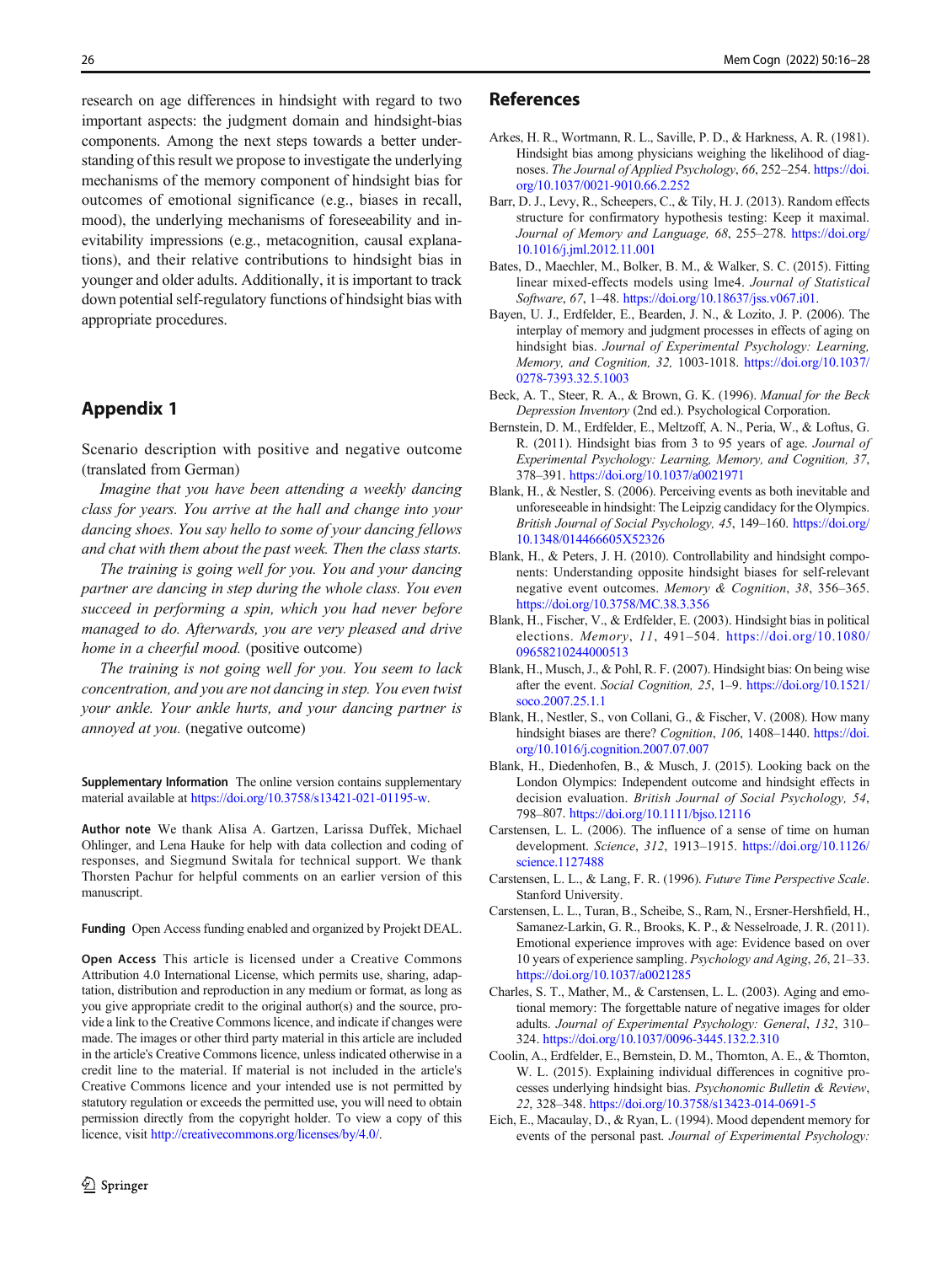<span id="page-11-0"></span>General, 123, 201–215. [https://doi.org/10.1037/0096-3445.123.2.](https://doi.org/10.1037/0096-3445.123.2.201) [201](https://doi.org/10.1037/0096-3445.123.2.201)

- Erdfelder, E., & Buchner, A. (1998). Decomposing the hindsight bias: A multinomial processing tree model for separating recollection and reconstruction in hindsight. Journal of Experimental Psychology: Learning, Memory, and Cognition, 24, 387–414. [https://doi.org/](https://doi.org/10.1037//0278-7393.24.2.387) [10.1037//0278-7393.24.2.387](https://doi.org/10.1037//0278-7393.24.2.387)
- Erdfelder, E., Brandt, M., & Bröder, A. (2007). Recollection biases in hindsight judgments. Social Cognition, 25, 114-131. [https://doi.org/](https://doi.org/10.1521/soco.2007.25.1.114) [10.1521/soco.2007.25.1.114](https://doi.org/10.1521/soco.2007.25.1.114)
- Fischhoff, B. (1975). Hindsight ≠ foresight: The effect of outcome knowledge on judgment under uncertainty. Journal of Experimental Psychology: Human Perception and Performance, 1, 288–299. <https://doi.org/10.1136/ghc.12.4.304>
- Fischhoff, B. (1977). Perceived informativeness of facts. Journal of Experimental Psychology: Human Perception and Performance, 3, 349–358. <https://doi.org/10.1037/0096-1523.3.2.349>
- Groß, J., & Bayen, U. J. (2015). Adult age differences in hindsight bias: The role of recall ability. Psychology and Aging, 30, 253–258. <https://doi.org/10.1037/pag0000017>
- Groß, J., & Bayen, U. J. (2017). Effects of dysphoria and induced negative mood on the processes underlying hindsight bias. Cognition and Emotion, 31, 1715–1724. [https://doi.org/10.1080/02699931.2016.](https://doi.org/10.1080/02699931.2016.1249461) [1249461](https://doi.org/10.1080/02699931.2016.1249461)
- Groß, J., & Pachur, T. (2019). Age differences in hindsight bias: A metaanalysis. Psychology and Aging, 34, 294-310. [https://doi.org/10.](https://doi.org/10.1037/pag0000329) [1037/pag0000329](https://doi.org/10.1037/pag0000329)
- Groß, J., Blank, H., & Bayen, U. J. (2017). Hindsight bias in depression. Clinical Psychological Science, 5, 771–788. [https://doi.org/10.](https://doi.org/10.1177/2167702617712262) [1177/2167702617712262](https://doi.org/10.1177/2167702617712262)
- Grühn, D., Sharifian, N., & Chu, Q. (2015). The limits of a limited future time perspective in explaining age differences in emotional functioning. Psychology and Aging, 31, 583–593. [https://doi.org/10.](https://doi.org/10.1037/pag0000060) [1037/pag0000060](https://doi.org/10.1037/pag0000060)
- Hastie, R., Schkade, D. A., & Payne, J. W. (1999). Juror judgments in civil cases: Hindsight effects on judgments of liability for punitive damages. Law and Human Behavior, 23, 597-614. [https://doi.org/](https://doi.org/10.1023/A:1022352330466) [10.1023/A:1022352330466](https://doi.org/10.1023/A:1022352330466)
- Hautzinger, M., Keller, F., & Kühner, C. (2006). BDI-II Beck Depressions-Inventar. Harcourt Test Services.
- Hell, W., Gigerenzer, G., Gauggel, S., Mall, M., & Müller, M. (1988). Hindsight bias: An interaction of automatic and motivational factors? Memory & Cognition, 16, 533–538. [https://doi.org/10.3758/](https://doi.org/10.3758/BF03197054) [BF03197054](https://doi.org/10.3758/BF03197054)
- Hoffrage, U., Hertwig, R., & Gigerenzer, G. (2000). Hindsight bias: A by-product of knowledge updating? Journal of Experimental Psychology: Learning, Memory, and Cognition, 26, 566–581. <https://doi.org/10.1037/0278-7393.26.3.566>
- Huntsinger, J. R., Isbell, L. M., & Clore, G. L. (2014). The affective control of thought: Malleable, not fixed. Psychological Review, 121, 600–618. <https://doi.org/10.1037/a0037669>
- Isaacowitz, D. M., & Blanchard-Fields, F. (2012). Linking process and outcome in the study of emotion and aging. Perspectives on Psychological Science, 7, 3-17. <https://doi.org/10.1177/1745691611424750>
- Kunzmann, U., Rohr, M., Wieck, C., Kappes, C., & Wrosch, C. (2017). Speaking about feelings: Further evidence for multidirectional age differences in anger and sadness. Psychology and Aging, 32, 93– 103. <https://doi.org/10.1037/pag0000142>
- Kuznetsova, A., Brockhoff, P. B., & Christensen, R. H. (2017). lmerTest package: Tests in linear mixed effects models. Journal of Statistical Software, 82, 1–26.
- Lehrl, S. (1999). Mehrfachwahl-Wortschatz-Intelligenztest MWT-B (4th ed.) [Multiple-choice vocabulary intelligence test: MWT-B]. Göttingen, Germany: Hogrefe.
- Levine, L. J., & Bluck, S. (1997). Experienced and remembered emotional intensity in older adults. Psychology and Aging, 12, 514–523. <https://doi.org/10.1037//0882-7974.12.3.514>
- Louie, T. A. (1999). Decision makers' hindsight bias after receiving favorable and unfavorable feedback. Journal of Applied Psychology, 84, 29–41. <https://doi.org/10.1037/0021-9010.84.1.29>
- Mark, M. M., & Mellor, S. (1991). Effect of self-relevance of an event on hindsight bias: The foreseeability of a layoff. Journal of Applied Psychology, 76, 569–577. [https://doi.org/10.1037//0021-9010.76.](https://doi.org/10.1037//0021-9010.76.4.569) [4.569](https://doi.org/10.1037//0021-9010.76.4.569)
- Mather, M., & Carstensen, L. L. (2005). Aging and motivated cognition: The positivity effect in attention and memory. Trends in Cognitive Sciences, 9, 496–502. <https://doi.org/10.1016/j.tics.2005.08.005>
- Mroczek, D. K., & Spiro, A. (2005). Change in life satisfaction during adulthood: Findings from the veterans affairs normative aging study. Journal of Personality and Social Psychology, 88, 189-202. [https://](https://doi.org/10.1037/0022-3514.88.1.189) [doi.org/10.1037/0022-3514.88.1.189](https://doi.org/10.1037/0022-3514.88.1.189)
- Nestler, S., Blank, H., & von Collani, G. (2008). Hindsight bias doesn't always come easy: Causal models, cognitive effort, and creeping determinism. Journal of Experimental Psychology: Learning, Memory, and Cognition, 34, 1043-1054. [https://doi.org/10.1037/](https://doi.org/10.1037/0278-7393.34.5.1043) [0278-7393.34.5.1043](https://doi.org/10.1037/0278-7393.34.5.1043)
- Nestler, S., Blank, H., & Egloff, B. (2010). Hindsight  $\neq$  hindsight: Experimentally induced dissociations between hindsight components. Journal of Experimental Psychology. Learning, Memory, and Cognition, 36, 1399–1413. <https://doi.org/10.1037/a0020449>
- Pezzo, M. V., & Beckstead, J. W. (2008). The effects of disappointment on hindsight bias for real-world outcomes. Applied Cognitive Psychology, 22, 491–506. <https://doi.org/10.1002/acp.1377>
- Pezzo, M. V., & Pezzo, S. P. (2007). Making sense of failure: A motivated model of hindsight bias. Social Cognition, 25, 147–164. [https://](https://doi.org/10.1521/soco.2007.25.1.147) [doi.org/10.1521/soco.2007.25.1.147](https://doi.org/10.1521/soco.2007.25.1.147)
- Pohl, R. F. (2007). Ways to assess hindsight bias. Social Cognition, 25, 14–31. <https://doi.org/10.1521/soco.2007.25.1.14>
- Ready, R. E., Weinberger, M. I., & Jones, K. M. (2007). How happy have you felt lately? Two diary studies of emotion recall in older and younger adults. Cognition and Emotion, 21, 728-757. [https://doi.](https://doi.org/10.1080/02699930600948269) [org/10.1080/02699930600948269](https://doi.org/10.1080/02699930600948269)
- Reed, A. E., Chan, L., & Mikels, J. A. (2014). Meta-analysis of the agerelated positivity effect: Age differences in preferences for positive over negative information. Psychology and Aging, 29, 1–15. [https://](https://doi.org/10.1037/a0035194) [doi.org/10.1037/a0035194](https://doi.org/10.1037/a0035194)
- Roese, N. J., & Vohs, K. D. (2012). Hindsight bias. Perspectives on Psychological Science, 7, 411–426. [https://doi.org/10.1177/](https://doi.org/10.1177/1745691612454303) [1745691612454303](https://doi.org/10.1177/1745691612454303)
- Sharot, T. (2011). The optimism bias. Current Biology, 21, R941–R945. <https://doi.org/10.1016/j.cub.2011.10.030>
- Slovic, P., & Fischhoff, B. (1977). On the psychology of experimental surprises. Journal of Experimental Psychology: Human Perception and Performance, 3, 544–551. <https://doi.org/10.1037//0096-1523.3.4.544>
- Tykocinski, O. E. (2001). I never had a chance: Using hindsight tactics to mitigate disappointments. Personality and Social Psychology Bulletin, 27, 376–382. <https://doi.org/10.1177/0146167201273011>
- Tykocinski, O. E., & Steinberg, N. (2005). Coping with disappointing outcomes: Retroactive pessimism and motivated inhibition of counterfactuals. Journal of Experimental Social Psychology, 41, 551– 558. <https://doi.org/10.1016/j.jesp.2004.12.001>
- Wann, D. L., Grieve, F. G., Waddill, P. J., & Martin, J. (2008). Use of retroactive pessimism as a method of coping with identity threat: